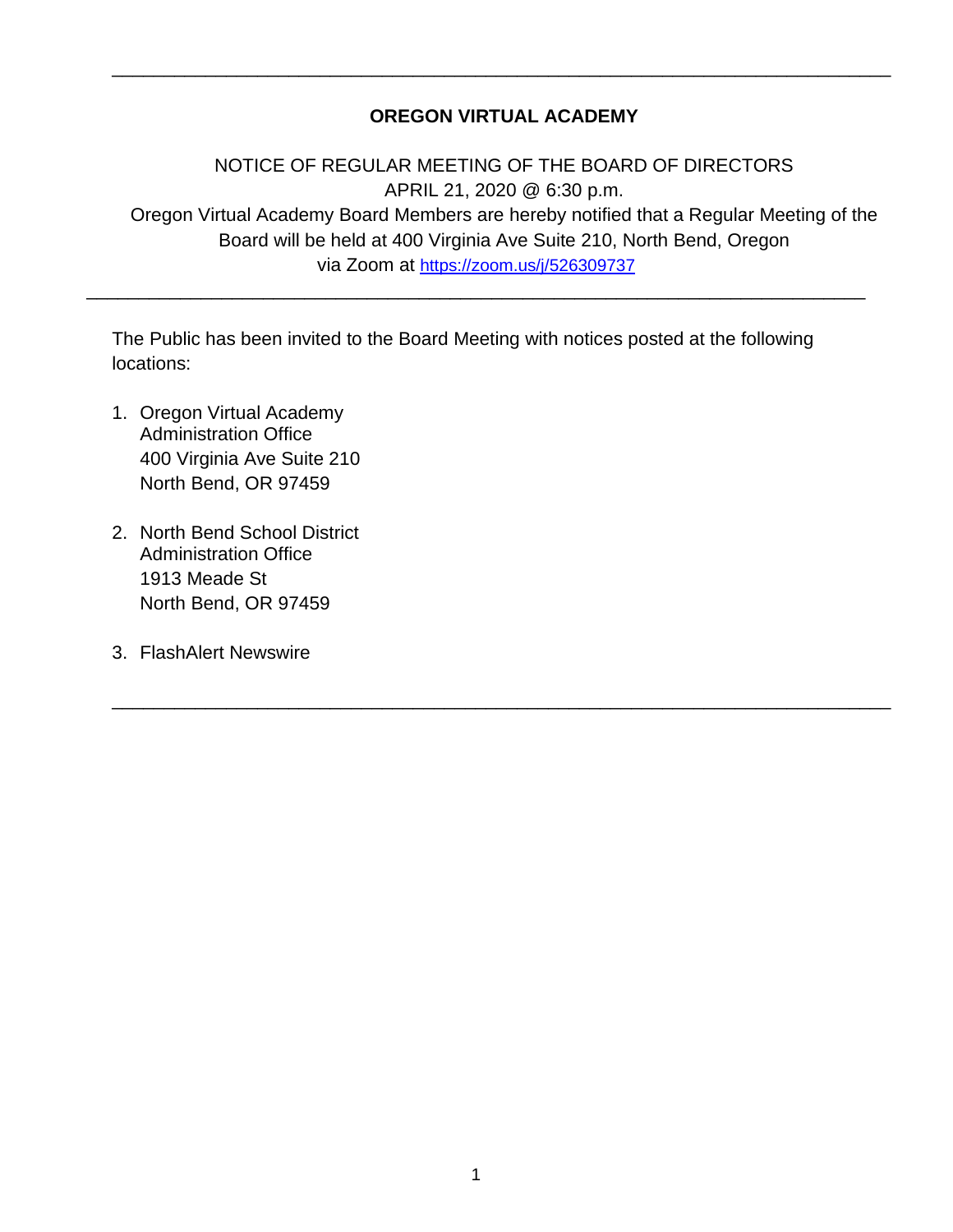# **AGENDA REGULAR MEETING AGENDA**

# **BOARD OF DIRECTORS OREGON VIRTUAL ACADEMY**

**Tuesday, April 21, 2020 6:30 p.m.** ORVA Office 400 Virginia Ave Suite 210 North Bend, OR 97459

# **INSTRUCTIONS FOR PRESENTATIONS TO THE BOARD BY PARENTS AND CITIZENS**

The Oregon Virtual Academy welcomes your participation at the School's Board meetings. The purpose of a public meeting of the Board of Directors is to conduct the affairs of the School in public. We are pleased that you are in attendance and hope that you will visit these meetings often. Your participation assures us of continuing community interest in our School. To assist you in the ease of speaking/participating in our meetings, the following guidelines are provided.

- 1. Agendas are available to all audience members at the door to the meeting or by requesting the agenda from School Officials (541-751-8060).
- 2. The "Public Comment" portion is set aside for members of the audience to raise issues that are not specifically on the agenda. These presentations are limited to three (3) minutes and total time allotted to non-agenda items will not exceed fifteen (15) minutes. The Board may give direction to staff to respond to your concern or you may be offered the option of returning with a citizen-requested item.
- 3. When addressing the Board, speakers are requested to stand, to state their name and address, and to adhere to the time limits set forth.
- 4. Citizens may request that a topic related to school business be placed on a future agenda by submitting a written request at least seventy-two (72) hours in advance of any regular meeting. Once such an item is properly placed on the agenda, the Board can respond, interact, and act upon the item.